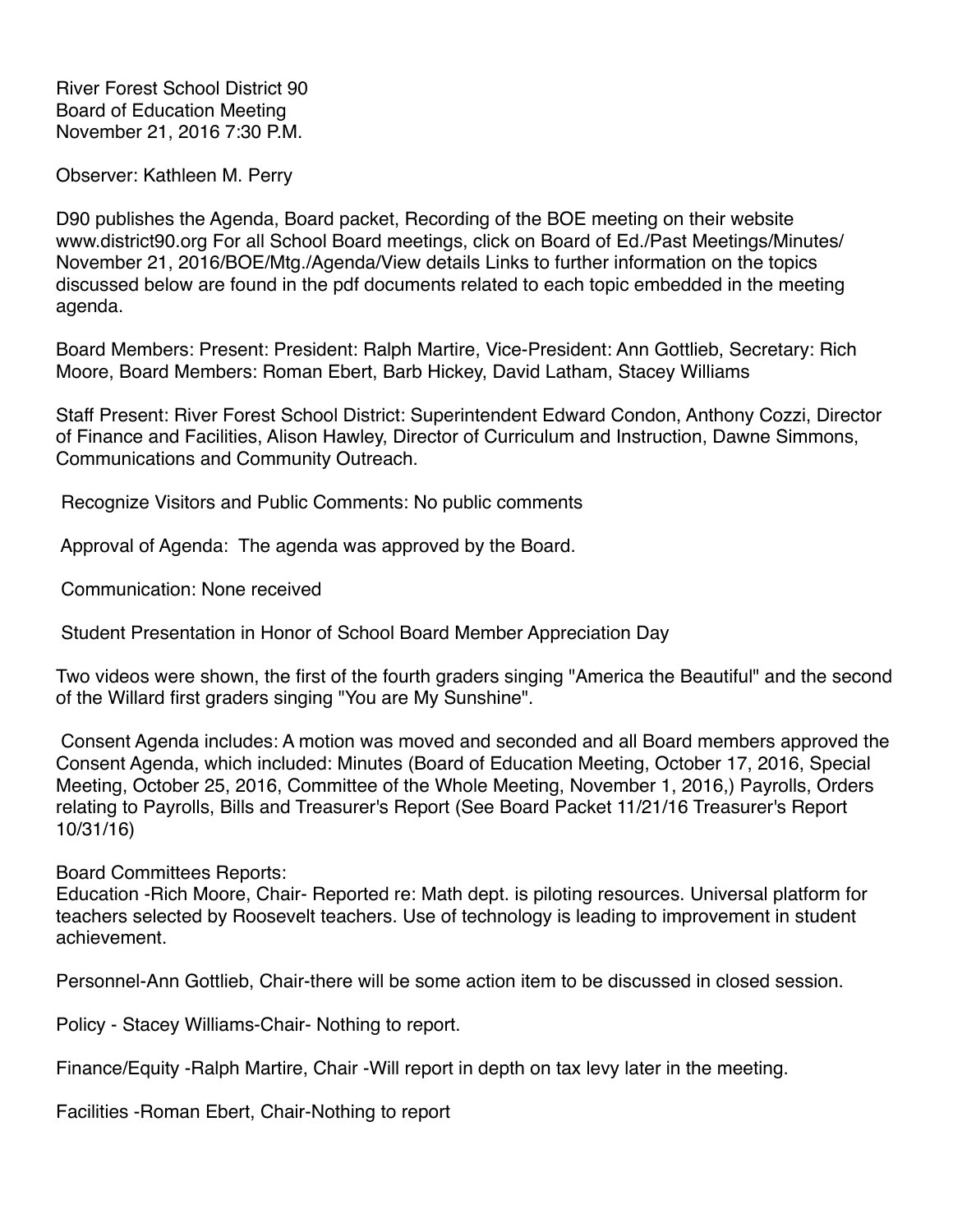Communications-Barb Hickey, Chair-met with Supt. Condon and Dawne Simmons re: discussion of who are major stakeholders of D-90. Parents are pleased with what is happening re: communication in the district. Discussed outreach to Village Seniors/Taxpayers who don't have students enrolled in D-90 so they can learn what is happening in D-90 schools.

District Calendar Review:

Meetings listed at bottom of this report

Supt. Condon invited Board members to both Lincoln and Willard concerts during the school day on Friday Dec. 16, 2016.

Outside Meetings

A. Council of Governments-Ralph Martire- October Meeting was cancelled. Next meeting 1/13/17 B. OPRFHS Citizen's Council-Rich Moore- Next meeting: 12-10-16.

C. Youth Network Council-Barb Hickey- Students upset about presidential election results and what the future will hold. The Council is also looking for sponsors for the Holiday Gift Basket Program. Next meeting: 12-8-16

D. Board Liaison District PTO Council-Barb Hickey-1) Andrea Ralls at OPRF using a motivational mentoring program pairing students who need emotional/social support with those students who can help them.

2) Interventionist contracts will be coming up for renewal. The interventionists gave compliments to Roosevelt School Social Workers who are proactive at identifying students who need help. Reported that Peace Circles are used as a strategy for dealing with bullying. 3) Principals from all D-90 complimented the BOE for not micromanaging them and wanted the BOE that "they were a pleasure to work with." 4) Topic of all day Kindergarten brought up. Barb Hickey reinforced the Board's stance on this based on economic concerns. 5) Report from Mr. Garski who chaired the meeting in place of the Supt Condon, reported that Roosevelt had a "Bring a veteran to school day" the day after the election. It was instructive for all involved.

E. Inclusiveness Advisory Board-Ann Gottlieb and Stacey Williams-No report. 11-30-16.

F. River Forest Service Club-David Latham and Roman Ebert- No report. Next meeting 12-15-16.

G. Citizen Corps Council-Roman Ebert-Group recognized new principal at St Luke's School. Next meeting 1-15-17.

H. West Cook Governing Board (IASB) Ralph Martire- Group discussed school security and safety. I. ED-RED-Ralph Martire- Last meeting was cancelled. Next meeting 12-2-16

J. River Forest Sub-Committee on Collaboration- Barb Hickey-Group has not met yet. Next meeting 12-7-16.

I. Oak Park River Forest Group-Ralph Martire- OPRFHS Discipline Committee is examining the problem/situation that more students of color are getting disciplined and how this should be approached. One approach may be professional development on this topic.

District Meeting Agendas (See pdf for info on topics discussed at the following meetings)

A. Superintendent's Leadership Council

B. Professional Development Council (PCC)

C. Green4Good

D.PTO Council

Superintendent's Report: